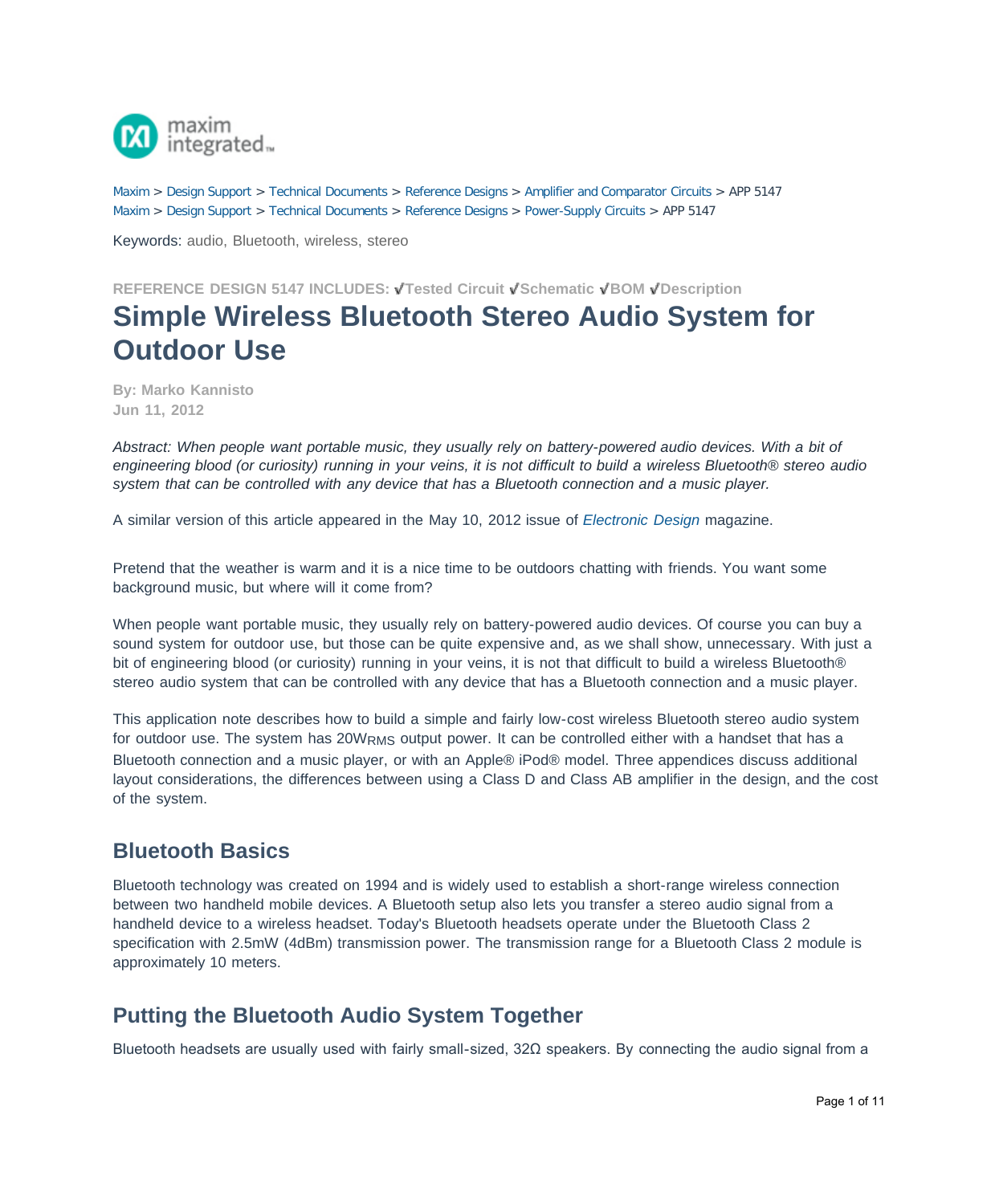Bluetooth headset to an external amplifier, it is possible to amplify the signal. The Bluetooth stereo headset then acts as a bridge, delivering the audio signal from the handheld device to a stereo audio amplifier and creating a wireless stereo audio system.

A block diagram of the system is described in **Figure 1**.



*Figure 1. Block diagram of wireless Bluetooth stereo audio system.*

This system is based on a stereo Class D audio amplifier which is driving a pair of  $4\Omega$  speakers.

## **Determining the Output Power**

The output power requirement is 20W<sub>RMS</sub> (10W<sub>RMS</sub> per channel). One should note that measuring RMS output power is not the optimal way to determine an amplifier's output power; RMS does not really reveal much about an amplifier's true performance. Therefore, in this article RMS output power actually refers to the average sine-wave power into a resistive load. RMS output power is used mainly for comparative purposes.

The 20W<sub>RMS</sub> translates to 40W peak output power. To achieve 10W<sub>RMS</sub> per channel into 4 $\Omega$  speakers, the minimum supply voltage (V<sub>RMS</sub>) needs to be:

VRMS =  $\sqrt{\text{Output} \text{ PowerRMS}} \times \text{ Speaker } \text{Impedance} = \sqrt{10W \times 4\Omega} = 6.3V_{RMS}$ 

For peak output voltage, this translates to:

 $VPEAK = VRMS \times \sqrt{2} = 6.3V \times \sqrt{2} = 8.9VPEAK$ 

The above equations show that a 9V supply voltage would be enough to achieve 10WRMS output power per channel. However this design uses a 12V supply voltage to allow some room for the power-supply unit's (PSU) output voltage to drop during a heavy load.

For an isolated PSU with a 12V output voltage, a low-cost LED driver voltage supply is used. These supplies are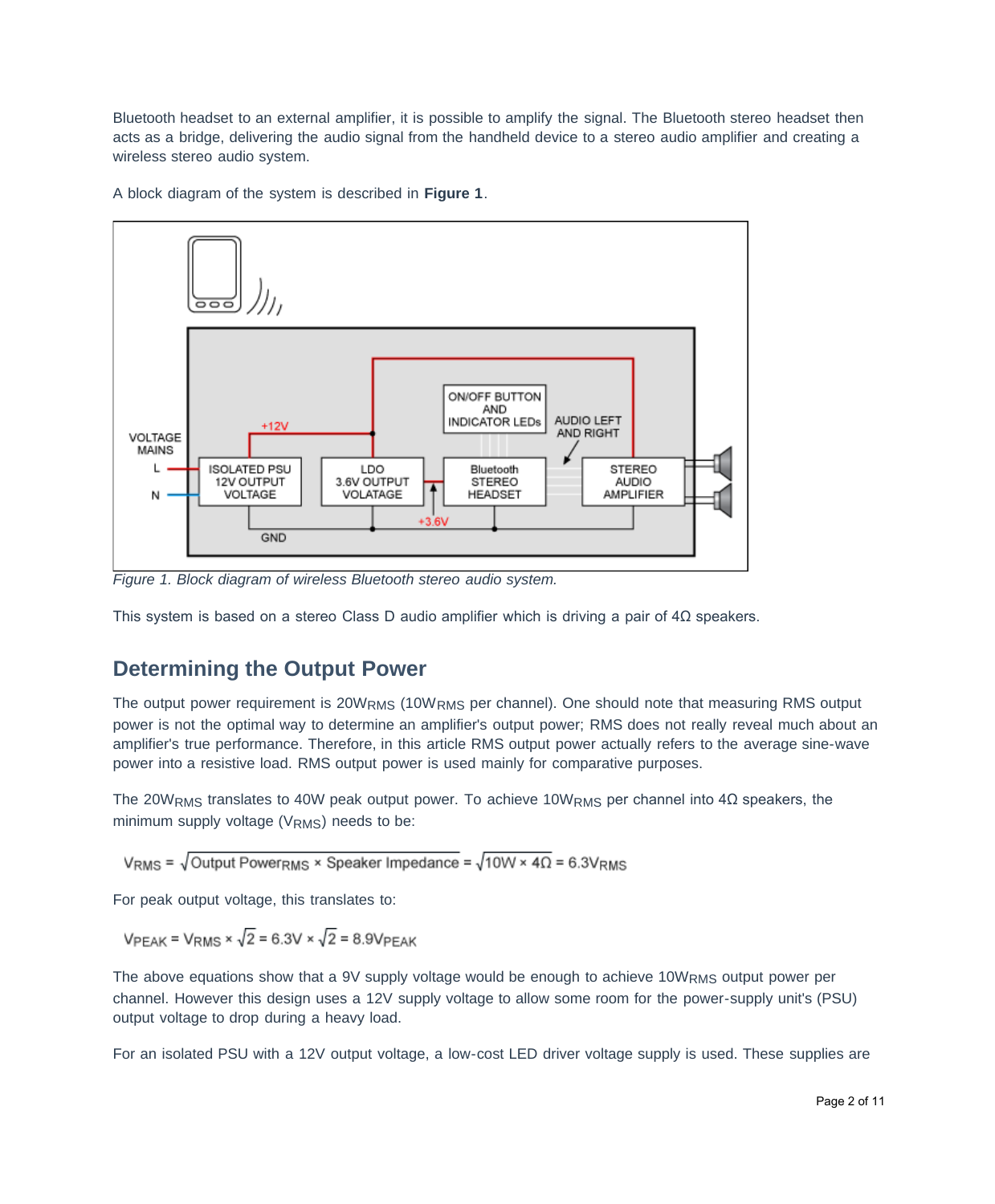readily available from any electronics store. Choose a PSU that matches the output power.

As an aside, it is important to realize that 20WRMS total output power does not necessarily mean anything to most people. For comparison, think about low-cost car audio amplifiers or low-cost portable audio "boom-box" products. They are often advertised as providing 40W total output power, but this is normally peak output power which translates to 20WRMS output power.

You may ask, finally, whether 20WRMS is really enough output power for this system to work adequately? Yes, it is. Low-cost car audio amplifiers do not normally have a step-up DC-DC converter, so they use 12V from the car's battery to drive the speakers. (Actually, a car's battery voltage is approximately 13.8V, but this is not important here.) Listen to these low-cost amplifiers— they produce plenty of sound. Admittedly, 20WRMS output power is not enough to keep the whole neighborhood awake, but that is not a priority for our system anyway.

## **Selecting the Bluetooth Headset, On/Off Switch, and LEDs**

You can use any headset with a 3.5mm audio connector. A Nokia® BH-214 Bluetooth stereo headset is used in this design. It has the 3.5mm audio connector, making it very easy to take audio signals from a headset's PCB and feed signals to the stereo audio amplifier.

An On/Off switch and indicator LEDs are also needed. These signals need to be taken from the Nokia headset.

## **Modifying the Nokia BH-214 Headset**

The Nokia headset needs to be modified. Since some signals come from outside the headset's PCB, a few wires need to be soldered to that PCB to enable signal transmission. **Figures 2** to **6** show how this is done.

With the front cover of the headset facing you, open it by gently squeezing with a small screwdriver at the right corners, top and bottom. Remove the plastic faceplate and remove the keyboard rubber. Gently pull the part containing the PCB from the bottom enclosure.



*Figure 2. Headset front cover, inside view.*

With the front cover open, make some extra room for wires by clipping off some plastic from the area circled in **Figure 2**. Also remove the light guide and the plastic enclosure for the On/Off switch.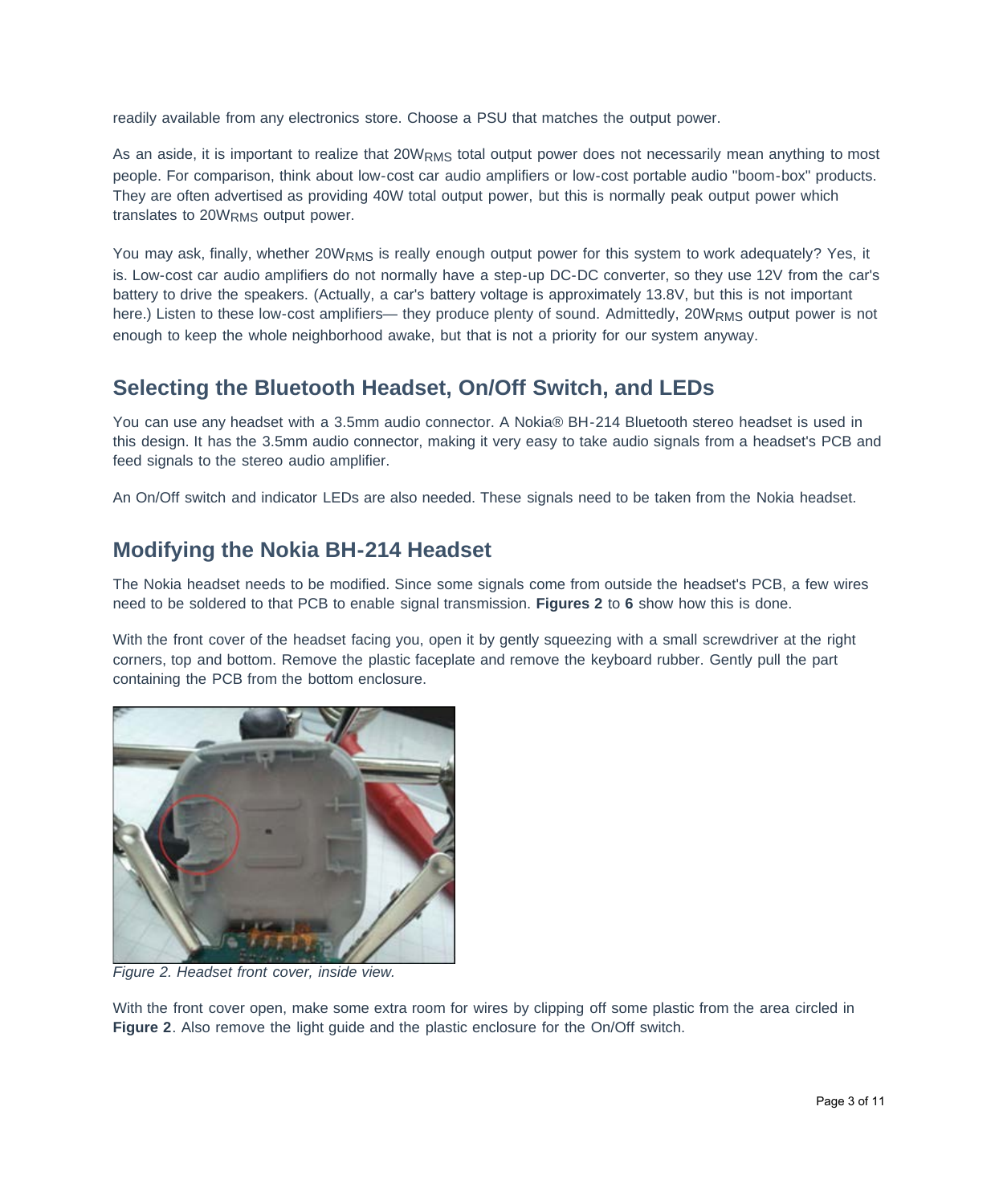Working from **Figure 3**, solder off the On/Off-switch (1), the bicolor LED (2), blue LED (3), and battery wires (4). Remove the battery from PCB.



*Figure 3. Close-up view of the PCB for the headset.*

Now solder wires to the On/Off switch pads (1), as shown by arrows in Figure 3. Then solder a wire to the bicolor LED common anode pad (2), as shown by those arrows. Solder a wire to the blue LED anode pad (3). Finally, solder wires to the battery pads (4).

Use the thinnest wires that you can find, and note the colors of wires for future reference.

There are three more wires (**Figure 4**) that need to be soldered to the headset.



*Figure 4. LED wires soldered to headset (right) with close-up view (left).*

Solder the green LED cathode (5), red LED cathode (6), and blue LED cathode (7) to resistors as shown in Figure 4. Now there should be wires for the following signals:

- Two wires for the Bluetooth headset's On/Off switch
- Three wires for the green and red bicolor LEDs (i.e., the common anode, green cathode, and red cathode)
- Two wires for the blue LED (anode and cathode)
- Two wires for the battery terminals (for 3.6V from the LDO)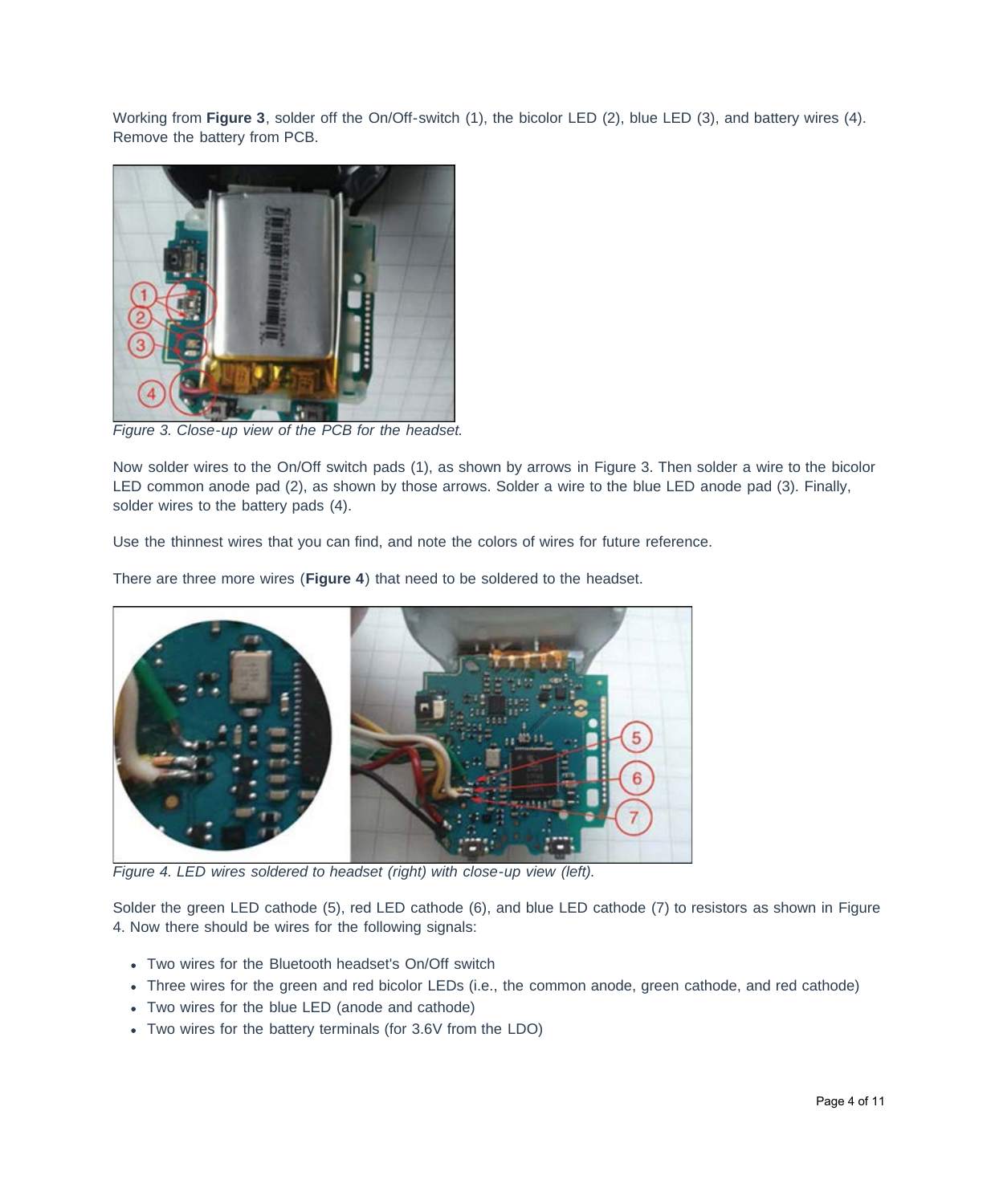When all wires are soldered to the PCB, gently put the headset back together. Close the enclosure with caution, since it is very easy to detach a pad from the PCB by pulling the wire. After modifications, the headset will look like **Figure 5**.



*Figure 5. The modified headset with cover replaced.*

# **Examining the Stereo Audio Amplifier Board**

The stereo audio amplifier in this design is the [MAX98400A](http://www.maximintegrated.com/MAX98400A) Class D amplifier. (See **Appendix 2** for a discussion of why a Class D amplifier is better suited for this application than a Class AB linear amplifier.) This amplifier has a high 107dB signal-to-noise ratio (SNR). Speakers can be connected directly to the amplifier's outputs without an output filter and without big, bulky DC-blocking capacitors. This latter point is very important. Traditional Class D amplifiers need an output filter to recover the audio signal from amplifier output. The MAX98400A relies on the inherent inductance of speaker coil to recover the audio component of the square-wave output. Eliminating the output filter and DC-blocking capacitors saves considerable space on the PCB.

A linear voltage regulator ([MAX16910](http://www.maximintegrated.com/MAX16910)) is integrated in the stereo audio amplifier. The regulator converts a 12V supply to 3.6V. The LDO output is connected to the headset's battery terminals. The LDO's output voltage can be between 3.4V and 4.2V. With its 30V (max) input voltage and built-in thermal and overload protection, the MAX16910 is ideal for this application. In fact, with the R1 and R2 values shown in **Figure 6**, the LDO's output voltage will be approximately 3.8V, which is ideal here.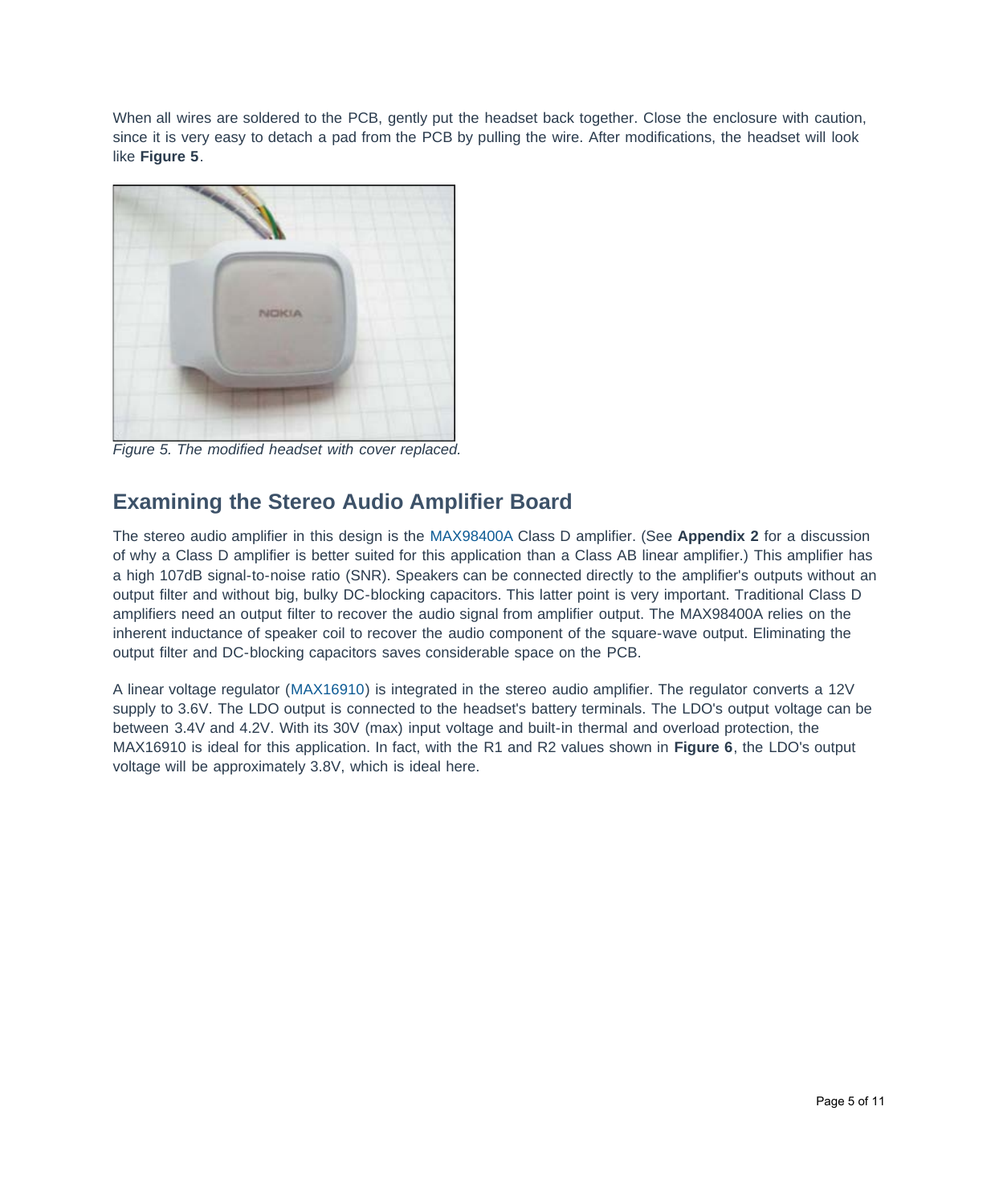

*Figure 6. Stereo audio amplifier board schematic.*

From Figure 6 it is apparent that the MAX98400A amplifier needs few external components for its function. The amplifier's gain is selected with SV1 and SV2; maximum gain is 32.9dB, which equals 44.2V/V:

$$
GAN\_MAX [dB] = 32.9dB
$$
  
GAN\_MAX  $\left[\frac{V}{V}\right] = 10^{20} = 44.2 \frac{V}{V}$ 

The maximum gain is selected when SV1 is open and SV2 pins 1 and 2 are connected together (**Table 1**).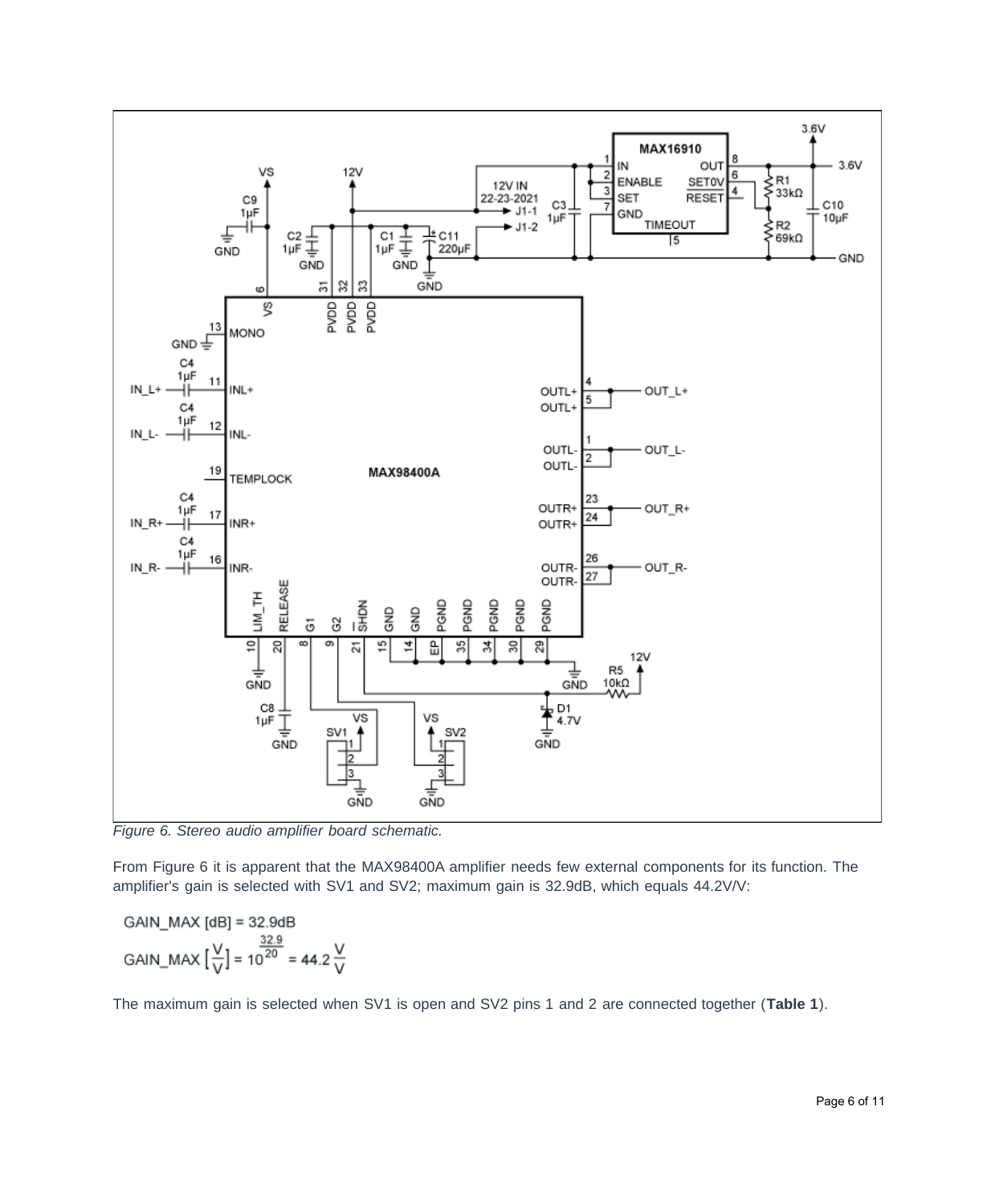| Table 1. Gain Settings for the MAX98400A Stereo Audio Amplifier |         |           |            |  |  |
|-----------------------------------------------------------------|---------|-----------|------------|--|--|
| SV <sub>1</sub>                                                 | SV2     | Gain (dB) | Gain (V/V) |  |  |
| $2 - 3$                                                         | $2 - 3$ | 9         | 2.8        |  |  |
| Open                                                            | $2 - 3$ | 13        | 4.5        |  |  |
| $1 - 2$                                                         | $2 - 3$ | 16.7      | 6.8        |  |  |
| $2 - 3$                                                         | Open    | 20.1      | 10.1       |  |  |
| Open                                                            | Open    | 23.3      | 14.6       |  |  |
| $1 - 2$                                                         | Open    | 26.4      | 20.9       |  |  |
| $2 - 3$                                                         | $1 - 2$ | 29.8      | 30.9       |  |  |
| Open                                                            | $1 - 2$ | 32.9      | 44.2       |  |  |

Therefore, with a 12V supply voltage and 44.2V/V gain, the maximum input signal that can be used without clipping and distortion to the output signal is:

$$
INPUT\_SIGNAL_{MAX} = \frac{12V}{44.2 \frac{V}{V}} \approx 270 \text{mV}
$$

The amplifier has an integrated clipping-limiter circuit that prevents output clipping distortion. That capability is very convenient, because with maximum gain and without the clipping limiter the headset's output signal would need to be adjusted to 270mV (max) to ensure that the audio amplifier's output signal is not clipped and distorted when volume is set at maximum level. Alternatively, the MAX98400A's gain can be lowered by choosing different settings for SV1 and SV2.

There are thermal issues to consider. With a 12V supply voltage and a 4Ω load, the amplifier's efficiency with 20WRMS output power is approximately 85%. We can calculate how much power is dissipated in the amplifier with the following formula:

$$
P_{DISSIPATION} = P_{OUT} \times \frac{100\% - Efficiency}{Efficiency} = 20W \times \frac{100\% - 85\%}{85\%} = 3.5W
$$

The MAX98400A is in 36-pin TQFN package, which means that an external heatsink cannot be used very easily. An alternate way to remove excess heat from the amplifier is to connect the exposed pad located underneath it to the PCB's copper plane with multiple vias. To lessen any further concerns about temperature, the MAX98400A has built-in thermal overload protection.

Consequently, when this Bluetooth audio system is used in a very warm ambient temperature and the audio amplifier is delivering its highest possible output power, nothing will be damaged or destroyed.

## **Assembling the System**

The system is finally assembled into an industrial waterproof enclosure sized 120mm x 160mm. Figures 7 and 8 show the assembled and fully functional system with all required building blocks.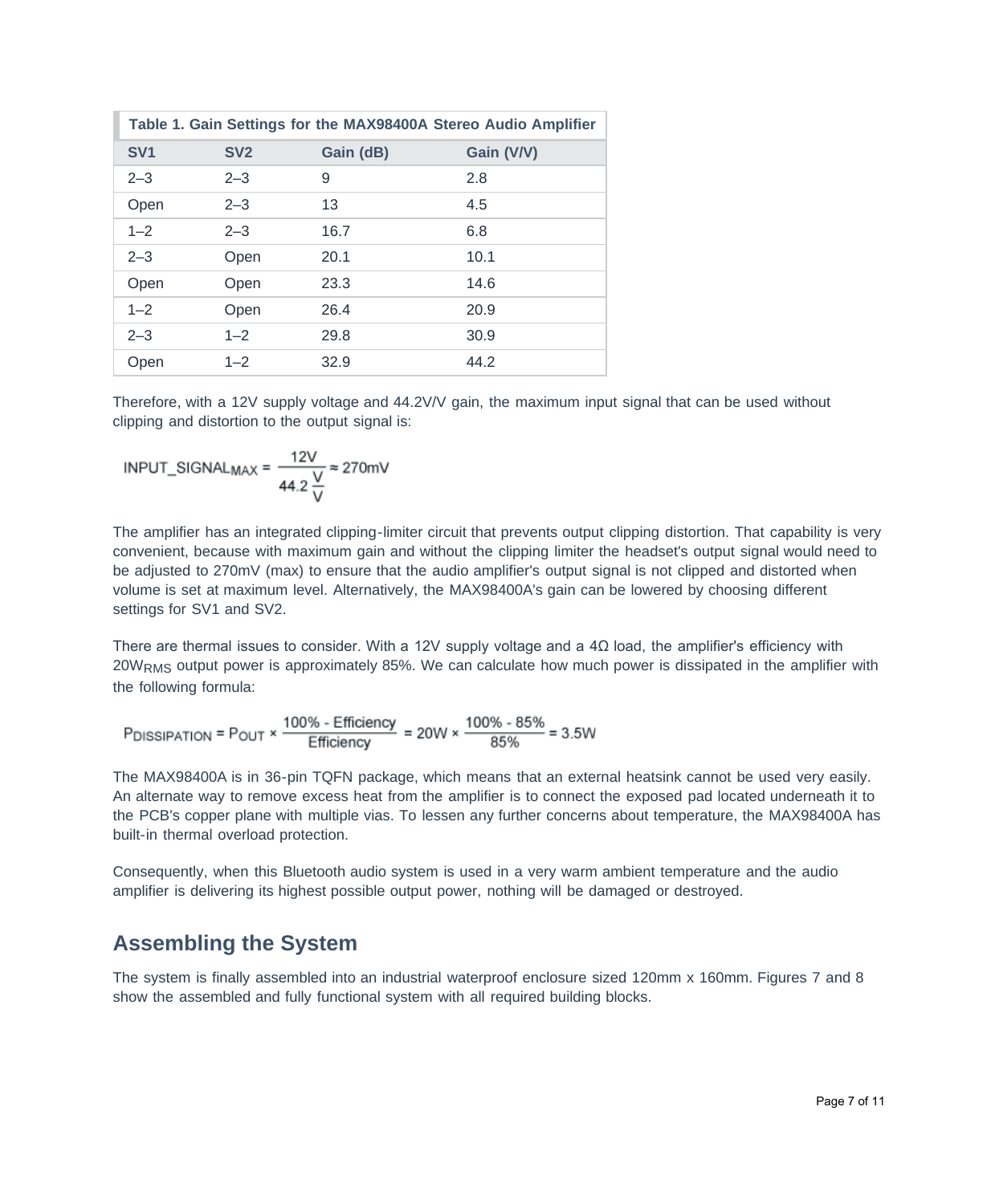

*Figure 7. The system assembled in an enclosure.*



*Figure 8. System enclosure viewed on an outdoor wall.*

# **Now Make Some Music**

This article has explained how to make an inexpensive wireless Bluetooth stereo audio system for outdoor use. Now it is time to mount the system enclosure on a hard surface like a wall, connect the speakers, and plug mains voltage into the audio system. Establish a Bluetooth connection and you are ready to rock and roll!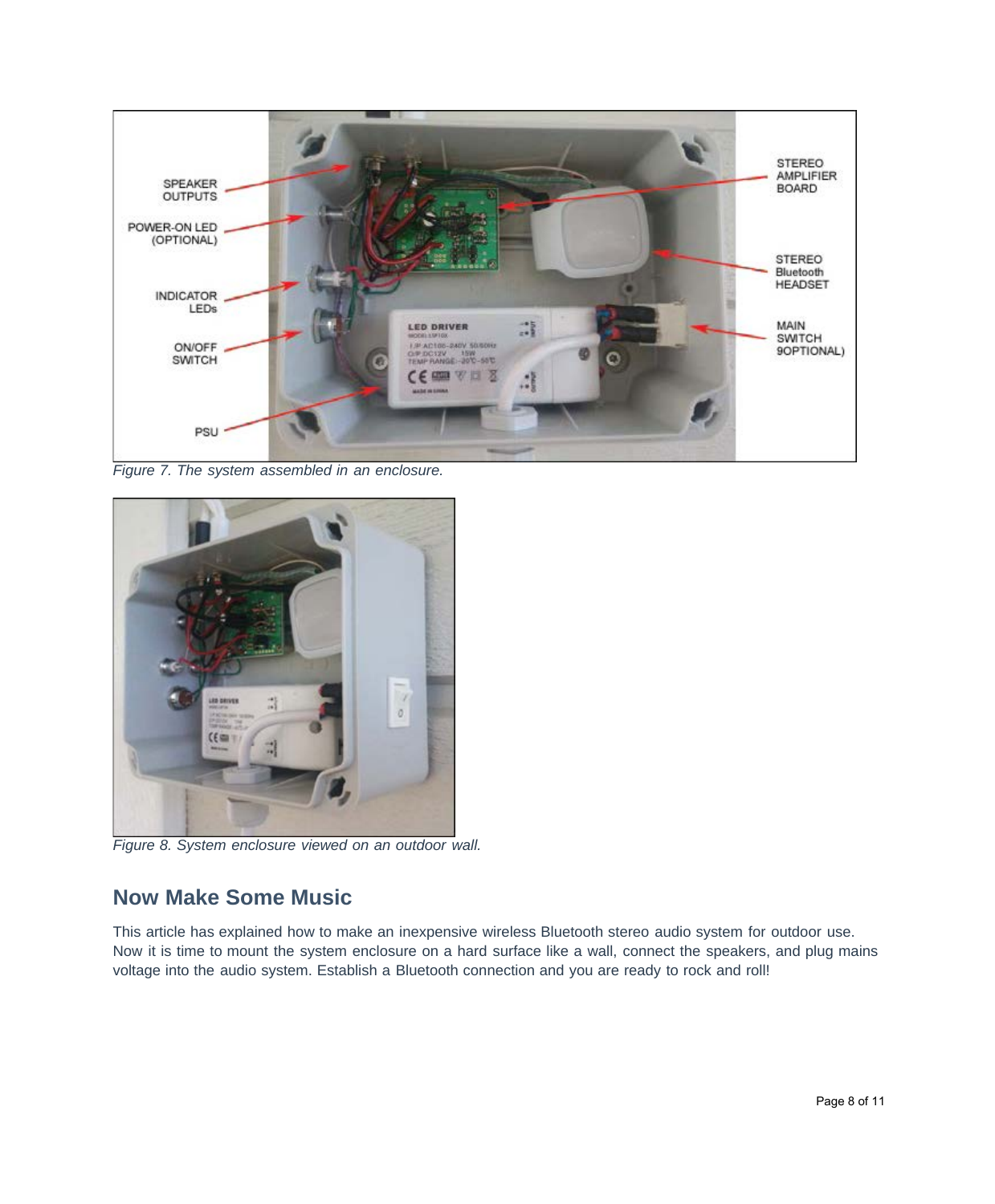# **Appendix 1**

## **Things to Consider**

### **Audio Amplifier**

There are always electromagnetic interference (EMI) issues to consider when using a Class D audio amplifier in a design. If your system needs long speaker cables (over 1m), it would be good to use a ferrite bead mounted to the speaker cable to reduce radiated emissions.

Additionally, stereo amplifiers with Maxim's active emissions limiting technology make it easier to comply with EN55022B EMI limits. Active emissions limiting greatly reduces radiated emissions. The technology optimizes the output FET gate transitions, reducing over- and undershoots dramatically, to provide very good EMI performance without degrading the audio performance (**Figure 9**).



*Figure 9. Maxim Class-D waveforms with and without active emissions limiting. The over- and undershoots seen on the data at the right are sources of radiated emission.*

### **Stereo Bluetooth Headset**

There are many different layouts when assembling the PSU, stereo Bluetooth headset, audio amplifier, switches, and LEDs into an enclosure. Make sure that no cables cross the headset's Bluetooth antenna, since that can reduce the Bluetooth range.

Also, do not mount the system very near other wireless transmitters, for example beside a WLAN router, because this those transmissions can interfere with the headset's reception.

### **Power-Supply Unit (PSU)**

The amplifier in this design has a high 67dB PSRR which eliminates the need for a tightly regulated power supply. Nonetheless, be sure to choose a PSU that has reasonably good output voltage regulation. This, in practice, means that one should not use the lowest-cost PSU available.

#### **Indicator LEDs**

Perhaps the hardest part of building this system is soldering wires to the LED indicator pads located on the Nokia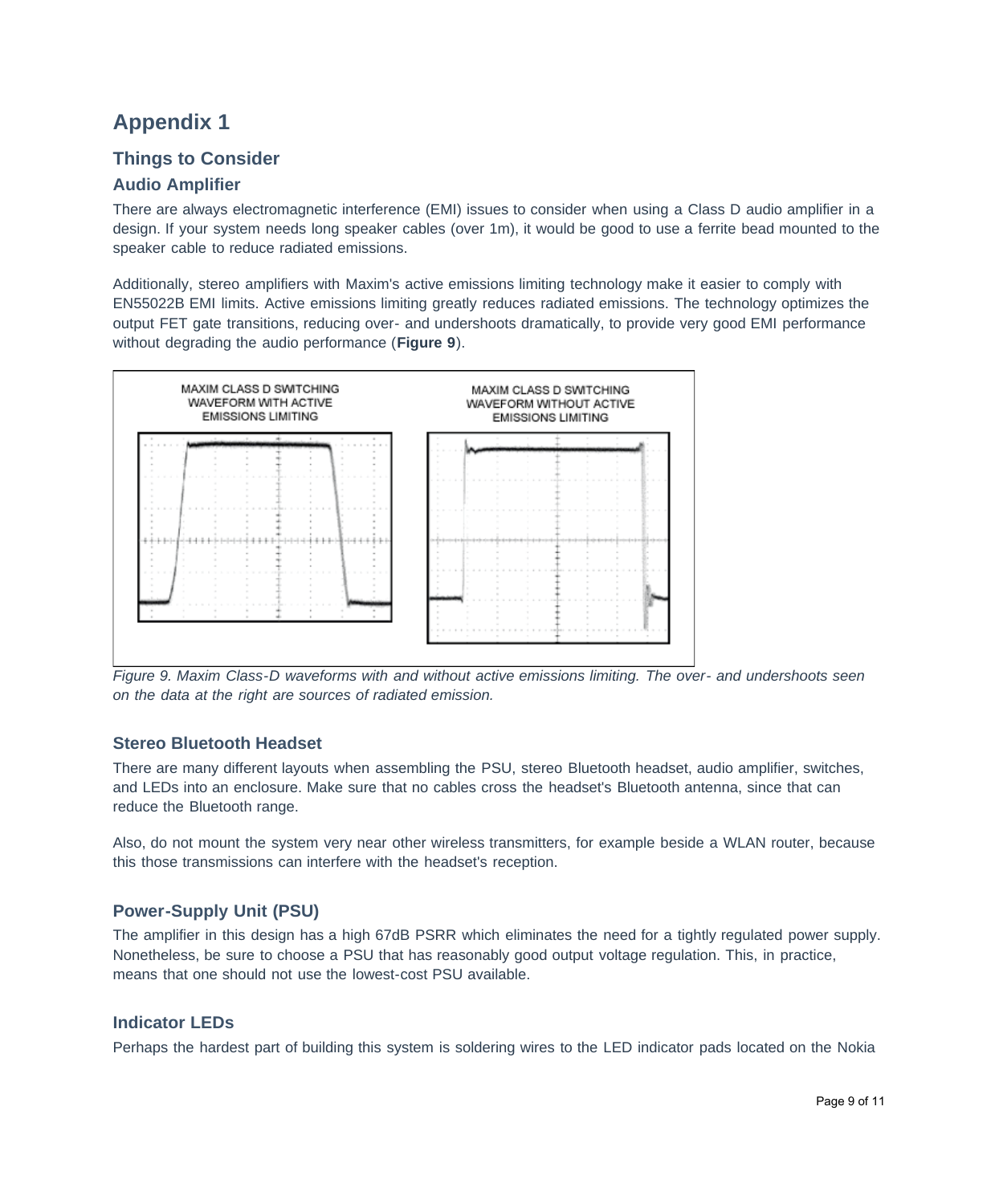BH-214 PCB. If you have any doubts about soldering these wires, change to an enclosure with a transparent front cover. In that case, the stereo Bluetooth headset would be mounted sideways to make indicator LEDs visible through the front cover. Now the LED indicators would not need to be removed from the PCB.

The wires for the On/Off switch and the wires to the battery pads still need to be soldered to the headset's PCB. That soldering job is much easier than soldering for the LED indicators.

The power-on LED is optional. If you choose to mount it, a series resistor must be used to limit LED current. Calculate the LED series resistor value with following:

 $R_{LED} = \frac{V_{SUPPLY} - V_{LED}}{I_{LED}}$ 

When the LEDs are supplied from the 3.6V LDO output and when the LED forward voltage is 1.8V with, for example, an 8mA LED current, then the series resistor would be:

$$
R_{LED} = \frac{3.6V - 1.8V}{8mA} = 220\Omega
$$

## **Appendix 2**

#### **Trade-offs Between a Class D and Class AB Amplifier**

This design uses a Class D audio amplifier for the reasons outlined above. Perhaps, however, you have a Class AB linear amplifier and want to use it in the design instead? The system will be much less efficient. A Class AB linear amplifier operating under same conditions will have approximately 50% less efficiency than the Class D device, meaning that there will be 10W of dissipated (wasted) power in the amplifier. Therefore, a fairly large heatsink would be required for thermal protection.

When you consider how much power a Class AB amplifier would waste in this application, it is easier to understand why the term "RMS output power" is misleading. Assume that two amplifiers, a Class D and a Class AB amplifier, are delivering the same 20WRMS output power. In our example, the MAX98400A will dissipate 3.5W and a Class AB amplifier will dissipate 10W. Thus, even when the RMS output power *seems* to be the same, the Class AB amplifier cannot deliver as much power to the speakers because it is wasting so much power. In the end, less power translates to considerably less sound.

## **Appendix 3**

## **System Parts**

A system part list is shown in **Table 2**.